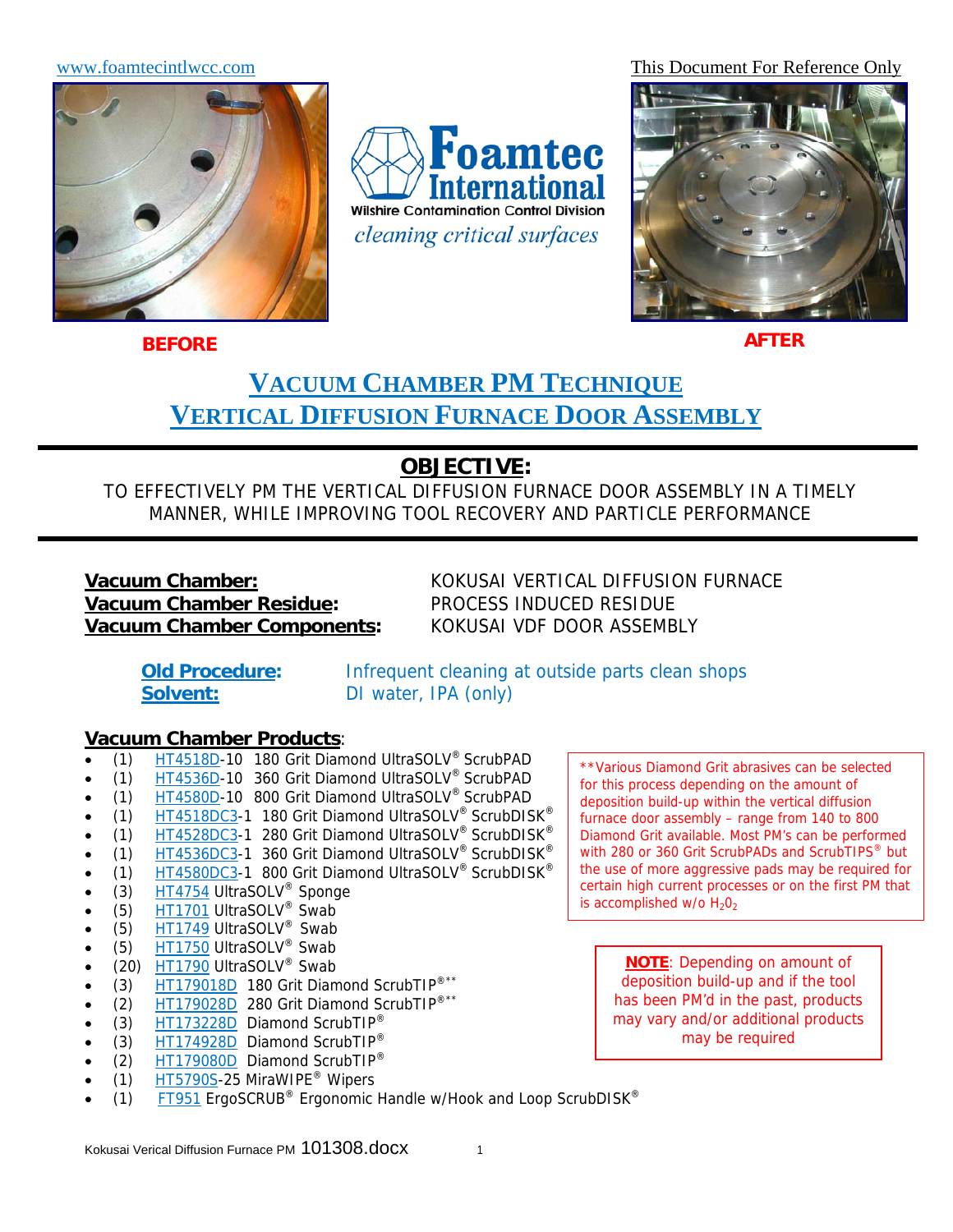#### **KOKUSAI VERTICAL DIFFUSION FURNACE PM PROCEDURE:**

View "How to" instructional videos on http://www.foamtecintlwcc.com/flash/

**Step 1:** Remove door assembly from tool and place on approved cleaning surface



- **Step 2:** Using **HT5790S** and IPA; thoroughly wipe down the door and pedestal plate paying particular attention to ports, flanges,  $90^\circ$  corners as well as the seal ring and support ring
- **Step 3**: For the flat surfaces on the door and pedestal plate, use **FT951** ErgoSCRUB<sup>®</sup> and HT4518DC3-1 ScrubDISK<sup>®</sup> to scrub in process deposition using a circular motion, making sure to keep the pad and surface wet with DI water. Be sure to clean both the door and boat side of the pedestal plate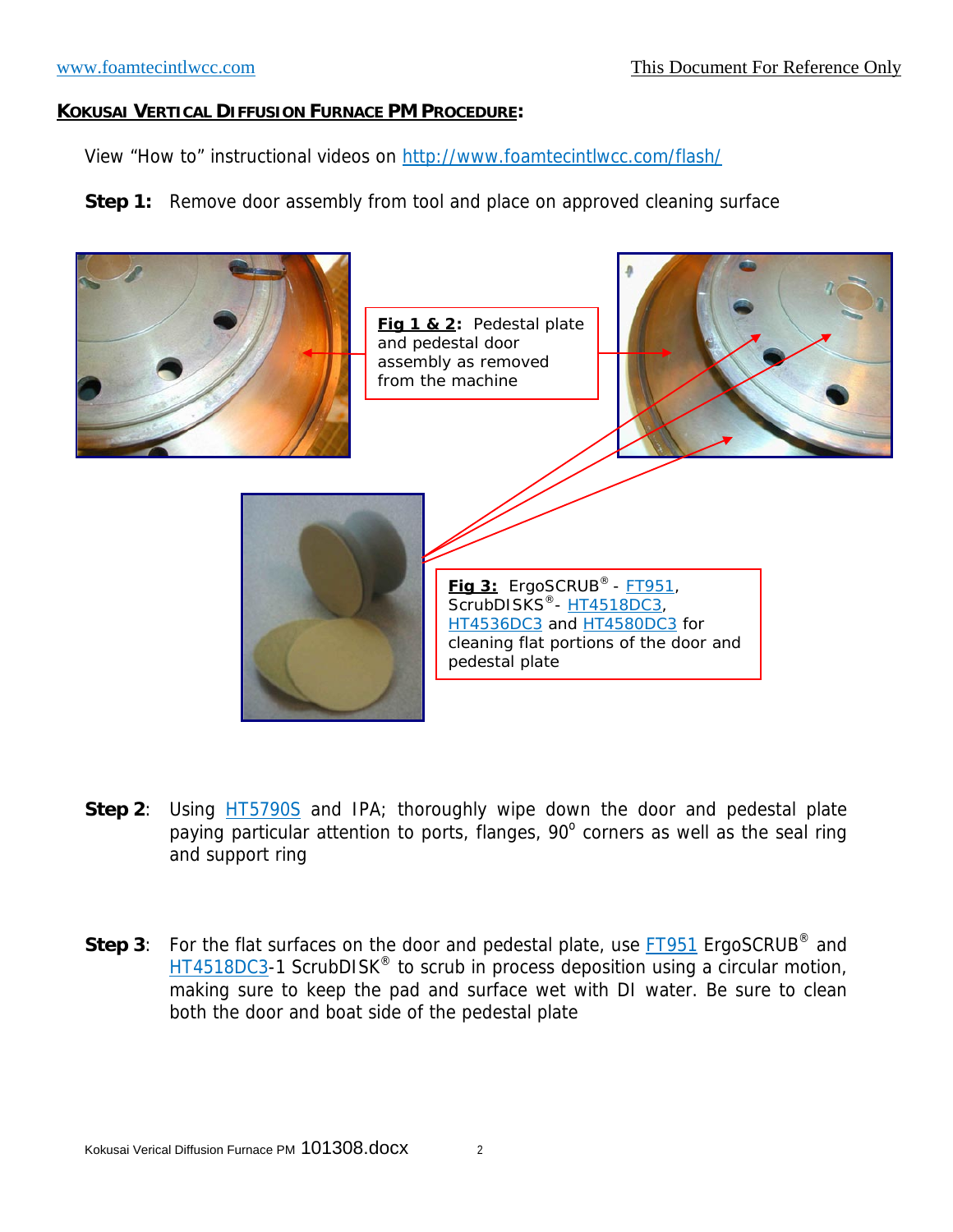**Step 4:** As UltraSOLV® ScrubPAD or ScrubDISK® begins to load-up with deposition; it can be cleaned off by dragging across UltraSOLV® Sponge in one direction (See Fig 4, 5 & 6)



**Step 5:** Unload the UltraSOLV<sup>®</sup> HT4754 Sponge by rinsing out with DI water and ringing out into a HazMat container (See Fig 7 & 8)



#### **NOTE: AFTER THE INITIAL PM IT IS LIKELY THAT THE 280 GRIT DIAMOND ScrubDISK**® **CAN BE SUBSTITUTED FOR THE 180 GRIT DIAMOND ScrubDISK**®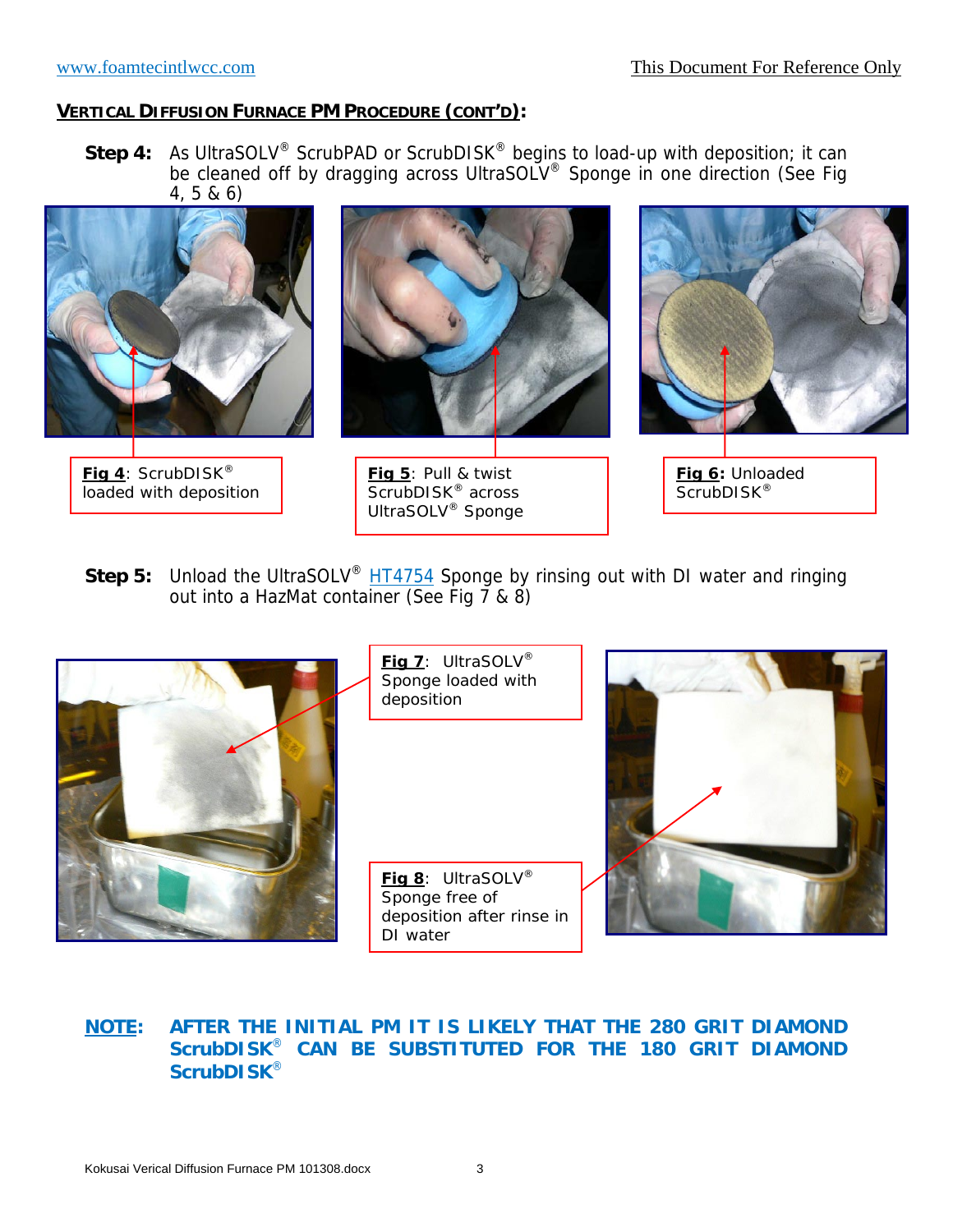- **Step 6**: For areas of the plate and door not accessible with the ErgoSCRUB®, use the HT4518D 180 Grit Diamond ScrubPAD to scrub the deposition. Use the same circular motion being sure to keep the pad and surface wetted with DI water
- **Step 7**: To clean the pedestal mount and the mounting slot, the ScrubPAD may be cut into strips (See Fig 9a)



**Fig 9a:** UltraSOLV® ScrubPADs HT4518D-10, HT4536D-10 and HT4580D-10 are cut in 1" strips, folded and inserted in the ID to clean the mounting slots of the pedestal plate. Begin with larger grit and finish with the finer grit

**Fig 9b:**ScrubTIPs® HT179018D-1, HT179036D-1 and HT179080D-1 were used to clean the ports, cutouts and  $90^\circ$  articulated surfaces on the pedestal plate

Step 8: For ports, cutouts, 90° corners and other articulated portions of the pedestal plate, the initial scrubbing should be done with the ScrubTIPS<sup>®</sup> HT179018D, HT173218D and the HT174918D (See Fig 9b, 10a and 10b)



Fig 10a: The 90° corner of the articulated surface on the pedestal plate and the heavy build-up in the section of the plate between the mounting pin and the edge of the pedestal plate were cleaned with ScrubTIPS<sup>®</sup> HT174918D, HT174936D and HT174980D

**Fig 10b:** ScrubTIPs® HT173218D, HT173236D and HT173280D were used to clean the side and the area around the pedestal plate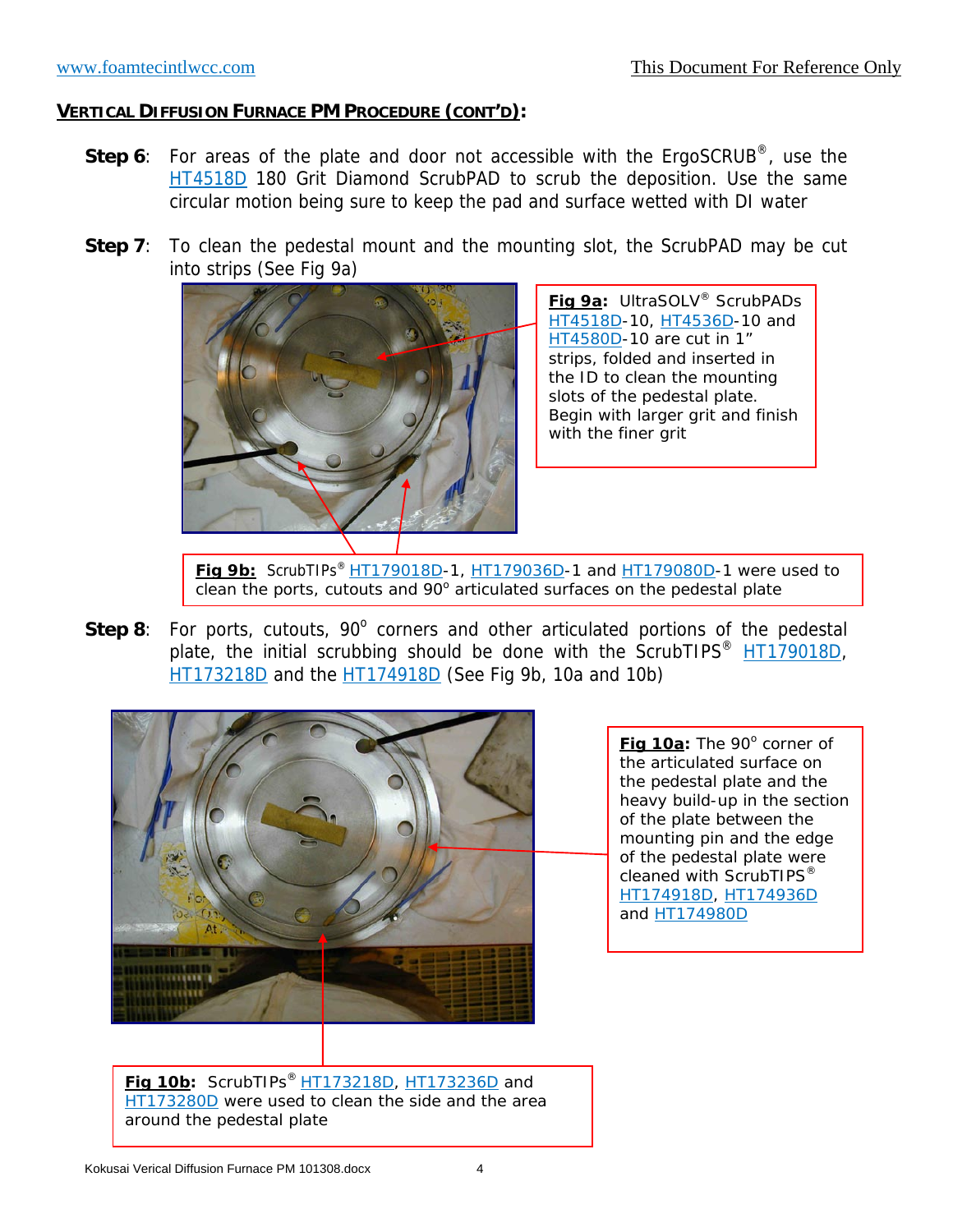### **NOTE: AS WITH THE ScrubPADS AND ScrubDISKS®, THE HT4754 SPONGE CAN BE USED TO CLEAR THE BUILD-UP SLUDGE FROM THE ScrubTIP®**

- **Step 9**: Polish all surfaces scrubbed with the 180 Grit Diamond ScrubDISK®, ScrubPADS and ScrubTIPS<sup>®</sup> by using the same DISK, PAD or TIP in the 360 grit and then the 800 grit. For example, all the flat surfaces previously scrubbed with the 180Grit Diamond ScrubDISK<sup>®</sup> should be polished successively with the 360 grit and 800 grit (See Fig 11a)
- **Step 10**: The door of the pedestal mount should be cleaned according to Fig 11a. The flat portions should be scrubbed with the HT179036D ScrubTIP<sup>®</sup> and polished with the HT179080D ScrubTIP®. The recessed channel and orifice should be scrubbed with the HT174936D and the HT173236D and polished with the HT174980D

It is recommended to pre-clean the scrubbed areas with the HT4754 sponge prior to moving to the higher grit PAD, DISK OR TIP. For corners, ports and other areas not easily accessed with the sponge a MiraWIPE® wrapped around an appropriately sized swab will expedite this pre-cleaning process

The channel and orifice should be cleaned with the HT1749 UltraSOLV<sup>®</sup> Swab with IPA. It is also recommended to wrap a HT5790S MiraWIPE<sup>®</sup> around the end of the swab to final clean the 4 channels on the top of the pedestal mount (See Fig 11c)

The o-ring grove should be thoroughly polished with the  $HT179080D$  ScrubTIP<sup>®</sup> and then cleaned with the HT1790 UltraSOLV<sup>®</sup> Swab. Final cleaning should be accomplished by wrapping the MiraWIPE<sup>®</sup> around the end of the  $\overline{HT}$ 1790 Swab and wetting it with IPA (See Fig 11c)

The thermal couple (TC) port should not be scrubbed. To clean the TC port use the HT1790 UltraSOLV<sup>®</sup> Swab followed by a MiraWIPE<sup>®</sup> wrapped round the swab as described above (See Fig 11c & 12)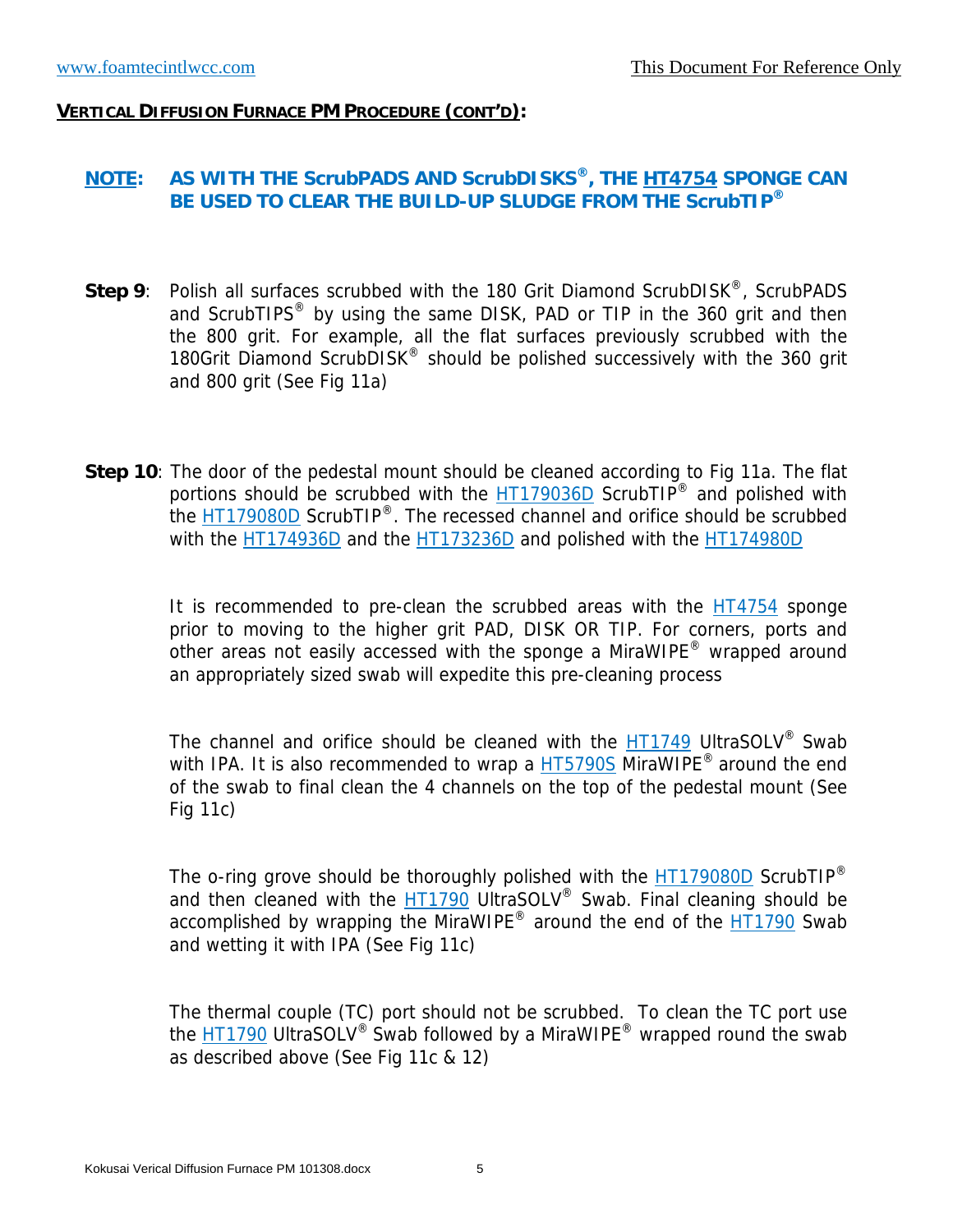

**Step 11**: Final cleaning should be accomplished using MiraWIPE<sup>®</sup> dampened with IPA and the appropriately shaped swabs as denoted in the various pictures. Make sure to use fresh wipers until visible contamination ceases to transfer from the part to the wiper

> Special attention should be given to articulated areas and especially the  $90^\circ$ corners. Wrapping the MiraWIPE<sup>®</sup> round the appropriately shaped swabs will ensure the part is as clean as possible

> The TC port in the door is especially dirty and should be cleaned with 2-3 HT1790 swabs and then finished with a MiraWIPE® wrapped round a HT1701 Swab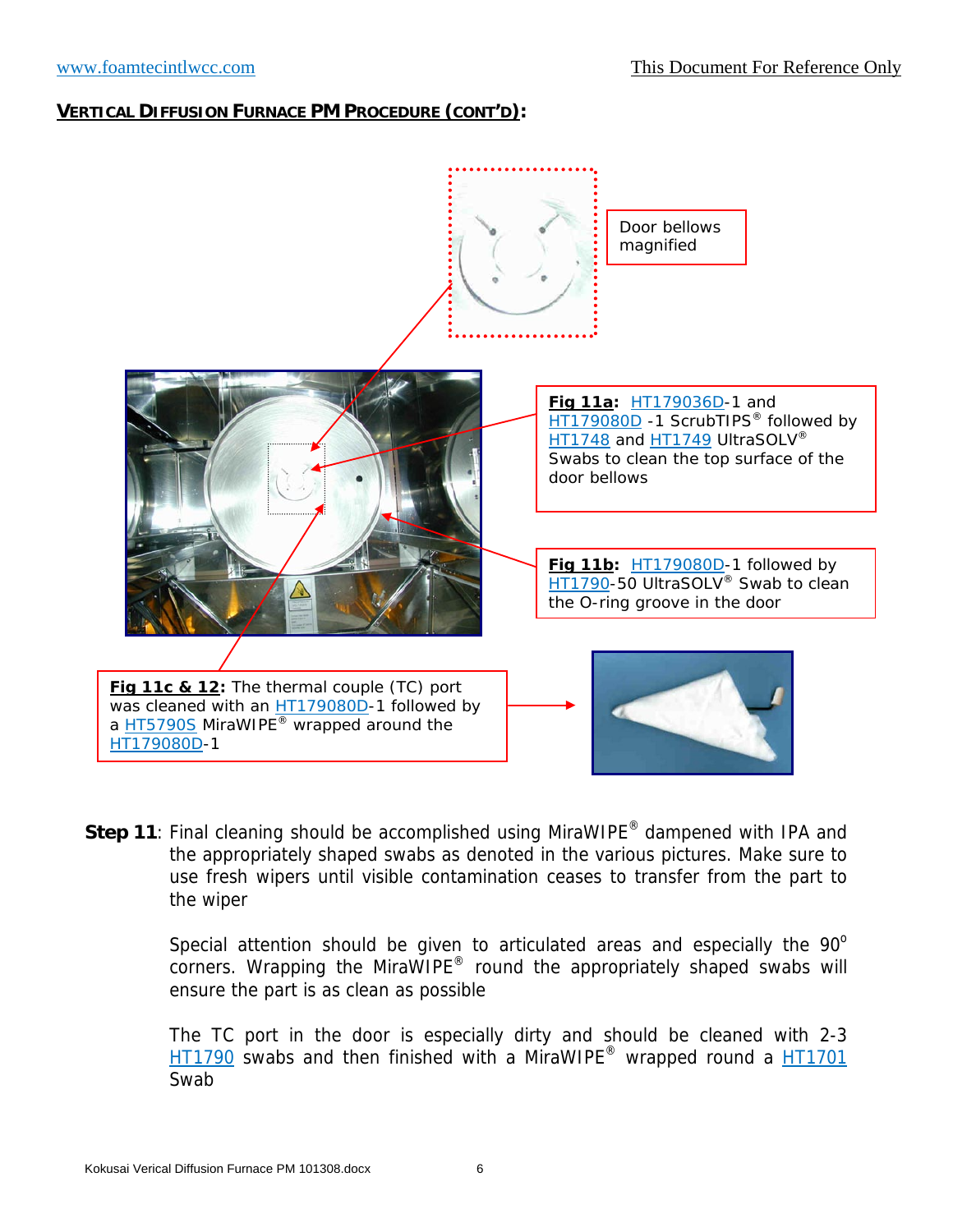# **IMPORTANT NOTE**

## **THE USE OF HT5790S MiraWIPES ® DURING FINAL WIPE PORTION OF PROCEDURE IS A CRITICAL STEP TO EFFECTIVELY REMOVING PARTICLE DEFECTS**

**NOTE:** Figure below shows how much more deposition the Foamtec International  $MiraWIPE<sup>®</sup>$  can remove from a critical surface compared to the standard fab wiper, making the MiraWIPE® Final IPA Wipe the most **CRITICAL STEP** of the PM procedure (See Fig 13, 14, 15 & 16)

**Fig 13: Post Clean Flange Assembly:** Current wiper was used to verify cleanliness of the flange assembly as received from parts clean vendor. Assembly was declared **clean,** as no contamination was transferred from the flange to the wiper



**MiraWIPES® are the KEY STEP for DEFECT REDUCTION and IMPROVED TOOL RECOVERY**

**Fig 14**: HT5790S MiraWIPE<sup>®</sup> was used to further clean the flange assembly. Note contamination transferred to Mirawipe® after part was first cleaned with a POR Wiper.

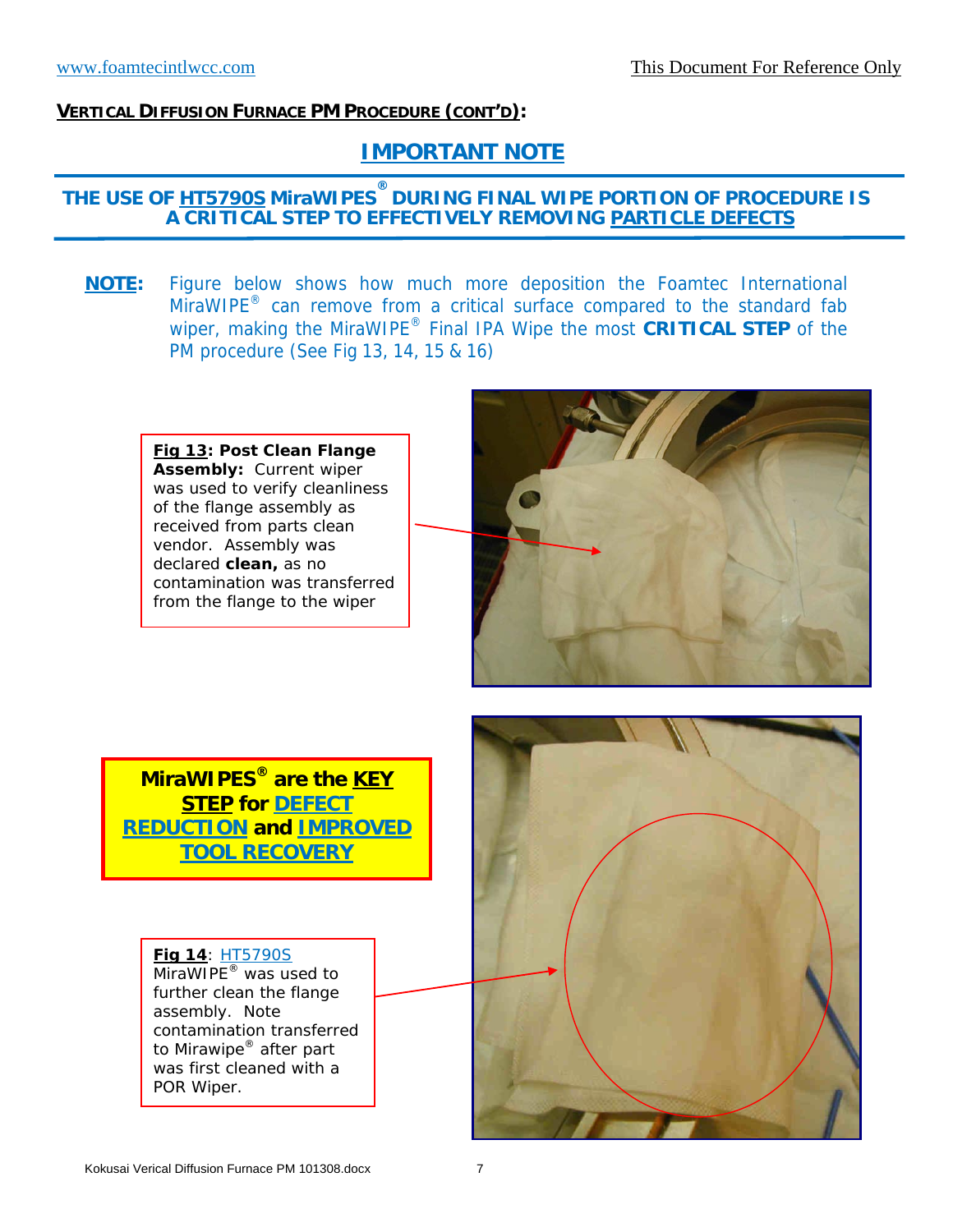**Fig 15: Post Clean Flange Ring:** Current wiper was used for a final wipe to verify cleanliness of flange ring as received from parts clean vendor. There is no additional contamination removed from the flange ring





**Fig 16**: An HT5790S MiraWIPE<sup>®</sup> was used for one last wipe of the flange ring when it was declared to be clean after a final wipe with POR wiper. Additional contamination was picked up by the MiraWIPE®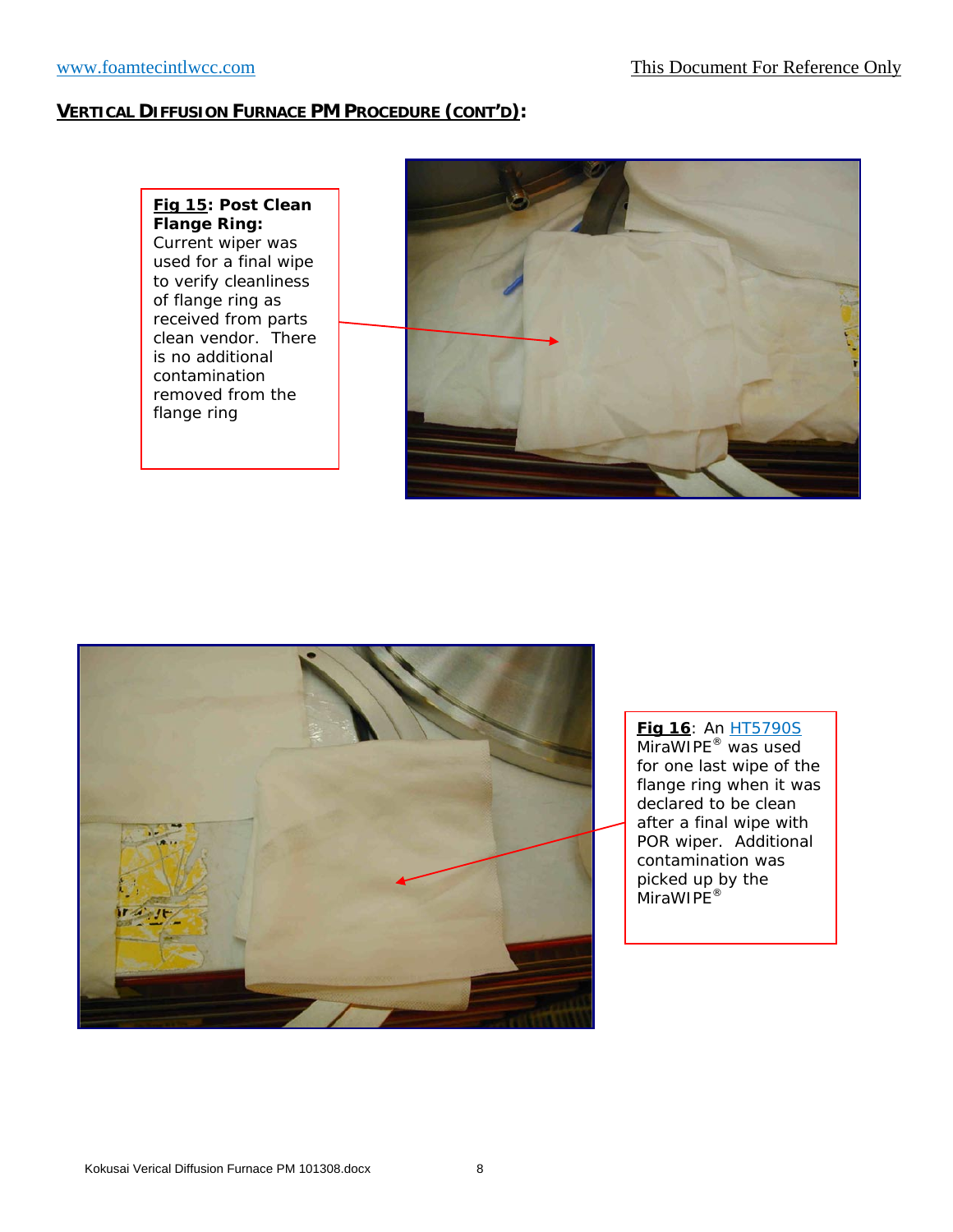

**Fig 17 & 18:** Door assembly, post PM





**Fig 19:** Began PM with both bottles filled. Approximately 30ml IPA and 50ml DI water consumed during PM